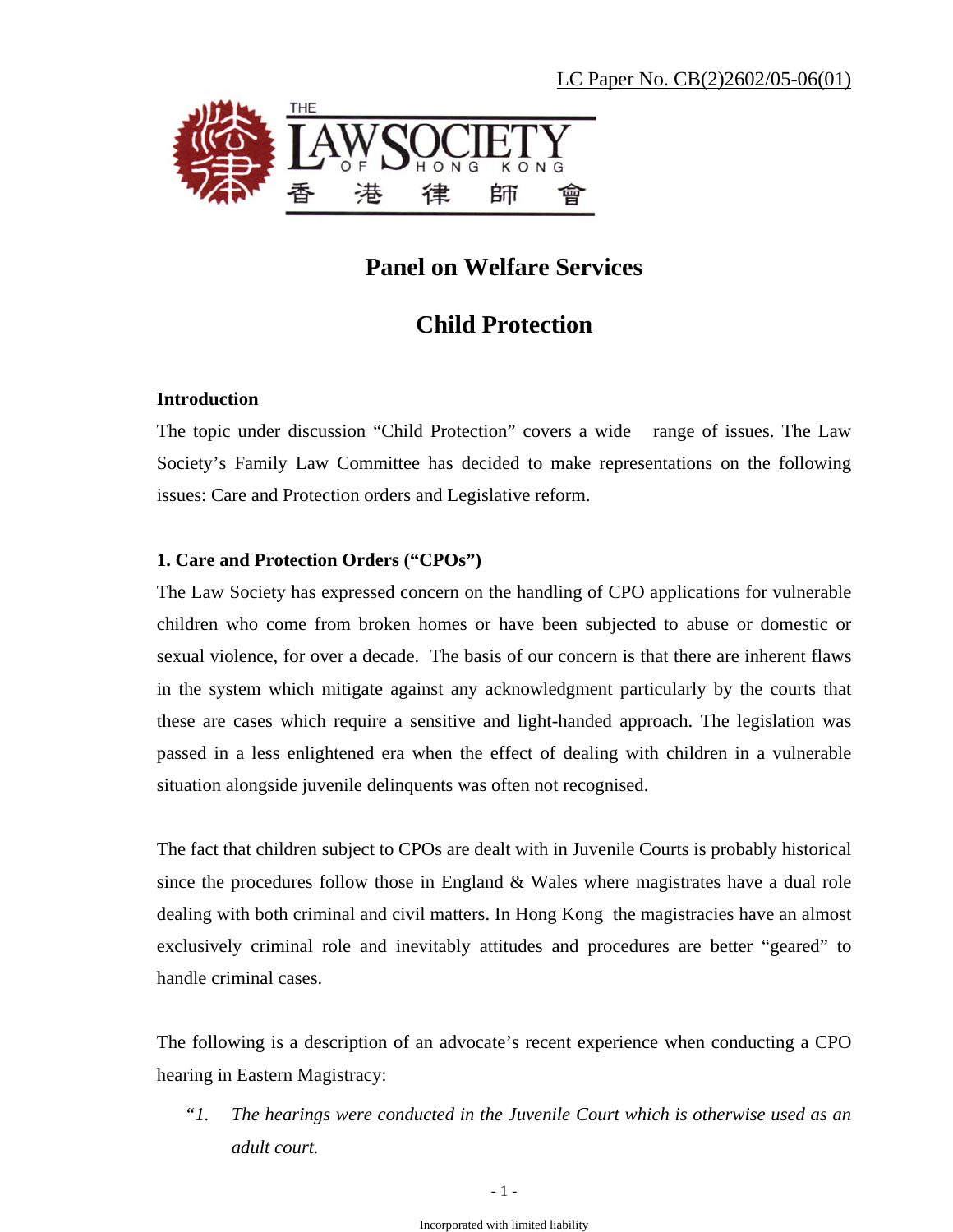- *2. The solicitor appearing was required to stand when addressing the Bench which is a reversal of the practice introduced to make the hearings more informal and representatives were permitted to remain seated in order to maintain an air of informality.*
- *3. The child was required to stand. Even though this is "normal" it adds the formality and can be intimidating for the child concerned.*
- *4. New instructions were also posted on the advocate's desk for legal representatives not to say "good morning" to the magistrate. It is noted the directive does not engender an atmosphere in which juveniles, let alone vulnerable children, should be dealt with.*

*Prior to the hearing the child was kept in a witness waiting room on the same floor as the juvenile court and escorted past adult and juvenile defendants waiting to go into the court for the hearing."* 

Many children the subject of CPOs require protection because of incidents of domestic violence or institutional indifference. Those dealing with them need the training, understanding and compassion which should be provided by a specialist Family Court removed from the busy and traumatic atmosphere of a magistracy. Proceedings should be conducted in a private room and not a court room, they should be as relaxed and informal as possible and those appearing should be treated with firmness but understanding that they are appearing usually because they are the victims of circumstances not of their own making. They are thus distinguishable from juvenile delinquents and that distinction must be recognised.

The Law Society submits it is no longer appropriate for such children to be dealt with in the Magistrates Court and that the Family Court should have the jurisdiction to deal with Care and Protection Orders.

The Law Reform Commission's Report: *Child Custody and Access* recommended that CPOs should be dealt with in a Family Court and this was endorsed in the Law Society's *Report on the Domestic Violence Ordinance* in December 2005.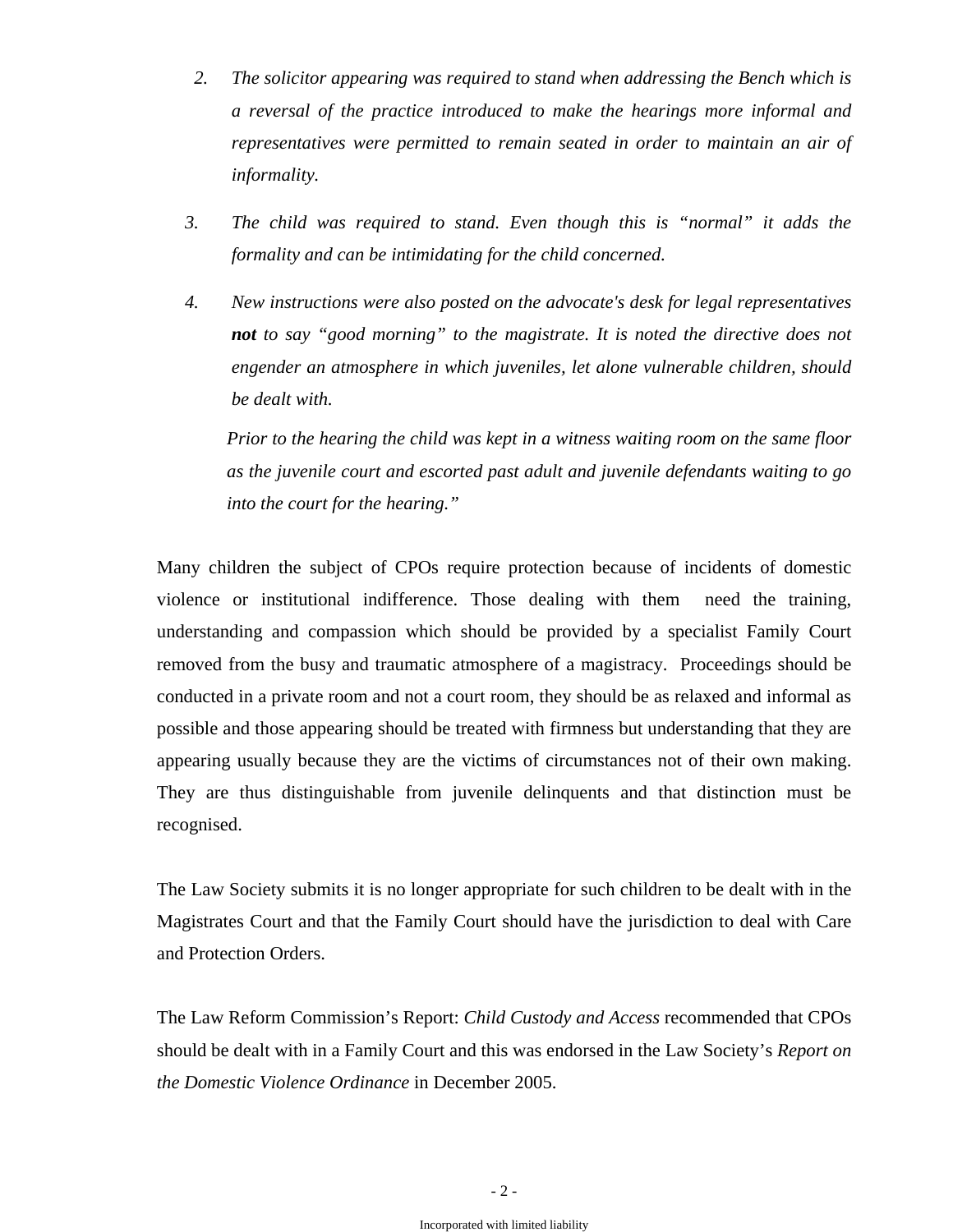Currently, the Law Society is not aware of any action being taken by the either the Judiciary or the Secretary of Health Welfare and Food Bureau to change the situation outlined above. At the very least, measures should be put into place to ensure that all CPO hearings should take place in a dedicated room and not in court. The procedures should allow for a relaxed atmosphere with parties seated around a table and efforts should be made to ensure that the children should not be forced to wait or come unnecessarily into contact with adult and juvenile offenders in the same building.

#### **2. Law Reform Commission's Reports ("LRC")**

There have been no amendments to the major pieces of legislation dealing with children and family-related applications for more than 30 years, and this is clearly reflected by the fact that very few of the LRC's recommendations have been implemented. The lead Bureau, the Health Welfare and Food Bureau has not issued any Consultation Paper on its proposals to implement the legislative reforms. Since 1998 the LRC has published the following reports, and we highlight some of the important recommendations which merit urgent consideration:

- *Guardianship and Custody December 1998*
- *Guardianship of Children: January 2002*
- *International Parental Child Abduction: April 2002*
- *Family Dispute Resolution Process: March 2003*

#### "**Recommendation 27**

*(Case management and settlement)* 

We recommend that:

- (a) procedures at the Family Court be streamlined and that there be continuous monitoring of the system by effective case management;
- (b) a Practice Direction governing case management in the Family Court be introduced (possibly modelled along the lines of the Construction List checklist and its associated Practice Direction);
- (c) there be a requirement that a pre-trial checklist be completed at the Summons for Directions stage of any case involving a dispute in relation to children;
- (d) time limits should be imposed for the delivery of any affidavits associated with the case in order to minimize delay;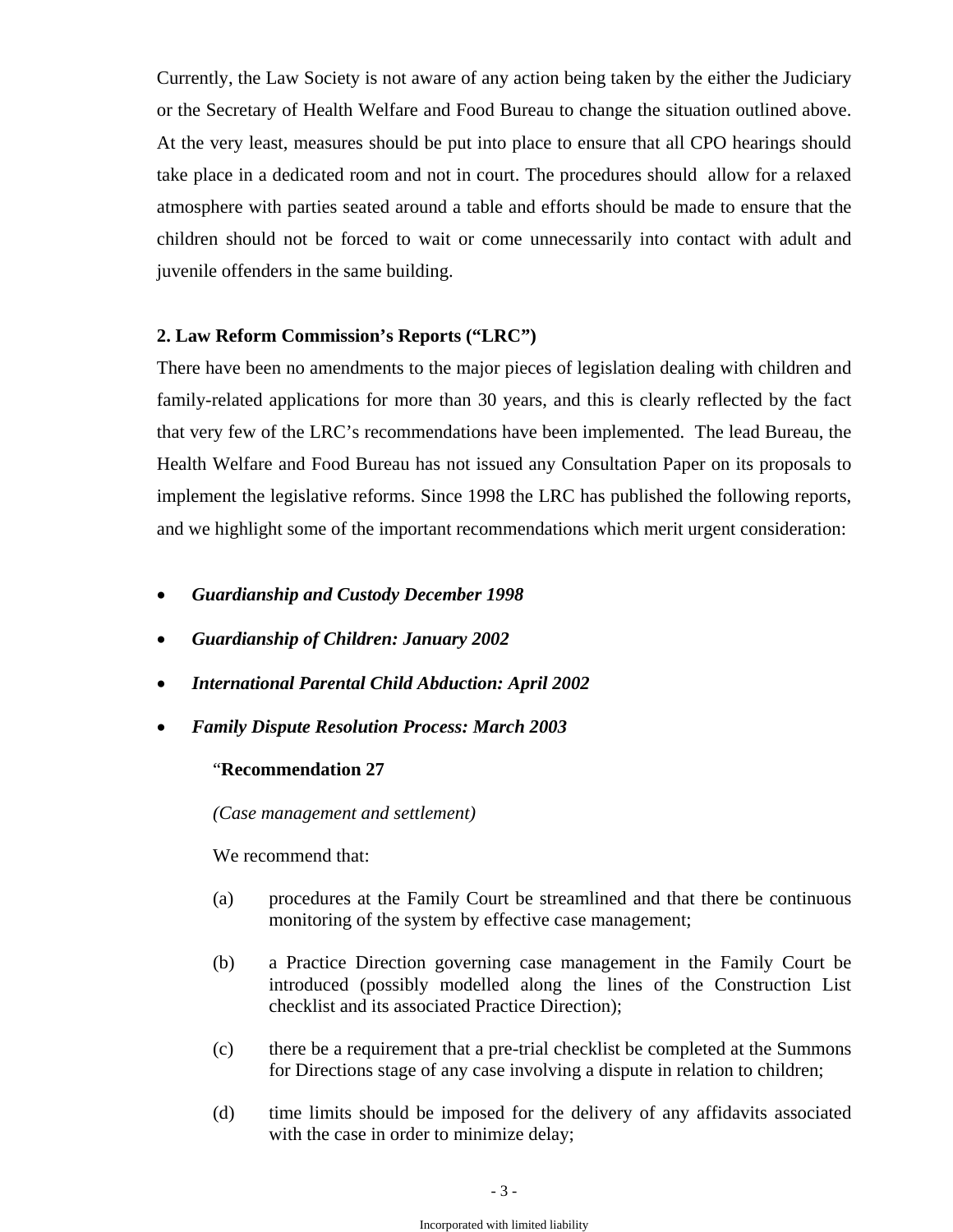- (e) judges should be given more control to reduce the costs and delay in the system;
- (f) failure to conduct cases economically should result in appropriate orders for costs, including wasted costs orders.

#### **Recommendation 28**

*(Delay in family proceedings)* 

We recommend that:

(a) to promote the best interests of the child, priority must be given to the hearing of disputes concerning children (i.e. disputes as to custody and access, child abduction, wardship and guardianship);

## *Child Custody and Access: March 2005*

#### **Recommendation 55**

We recommend the retention of the power to order care and supervision orders in guardianship disputes and any disputes concerning the best interests of a child.

We also recommend that the anomalies between the Director of Social Welfare's powers in relation to care and supervision orders under the Guardianship of Minors Ordinance (Cap 13) and the Matrimonial Causes Ordinance (Cap 179), and his powers under the Protection of Children and Juveniles Ordinance (Cap 213), should be resolved.

#### **Recommendation 56**

We recommend that there should be a definition of a care order and a supervision order in each of the matrimonial Ordinances.

## **Recommendation 57**

We recommend that the Director of Social Welfare should only be entitled to apply for a care order or supervision order in private law proceedings on the same grounds as those in section 34(2) of the Protection of Children and Juveniles Ordinance (Cap 213).

## **Recommendation 58**

We recommend that the welfare or best interests principle should guide all proceedings under the Protection of Children and Juveniles Ordinance (Cap 213).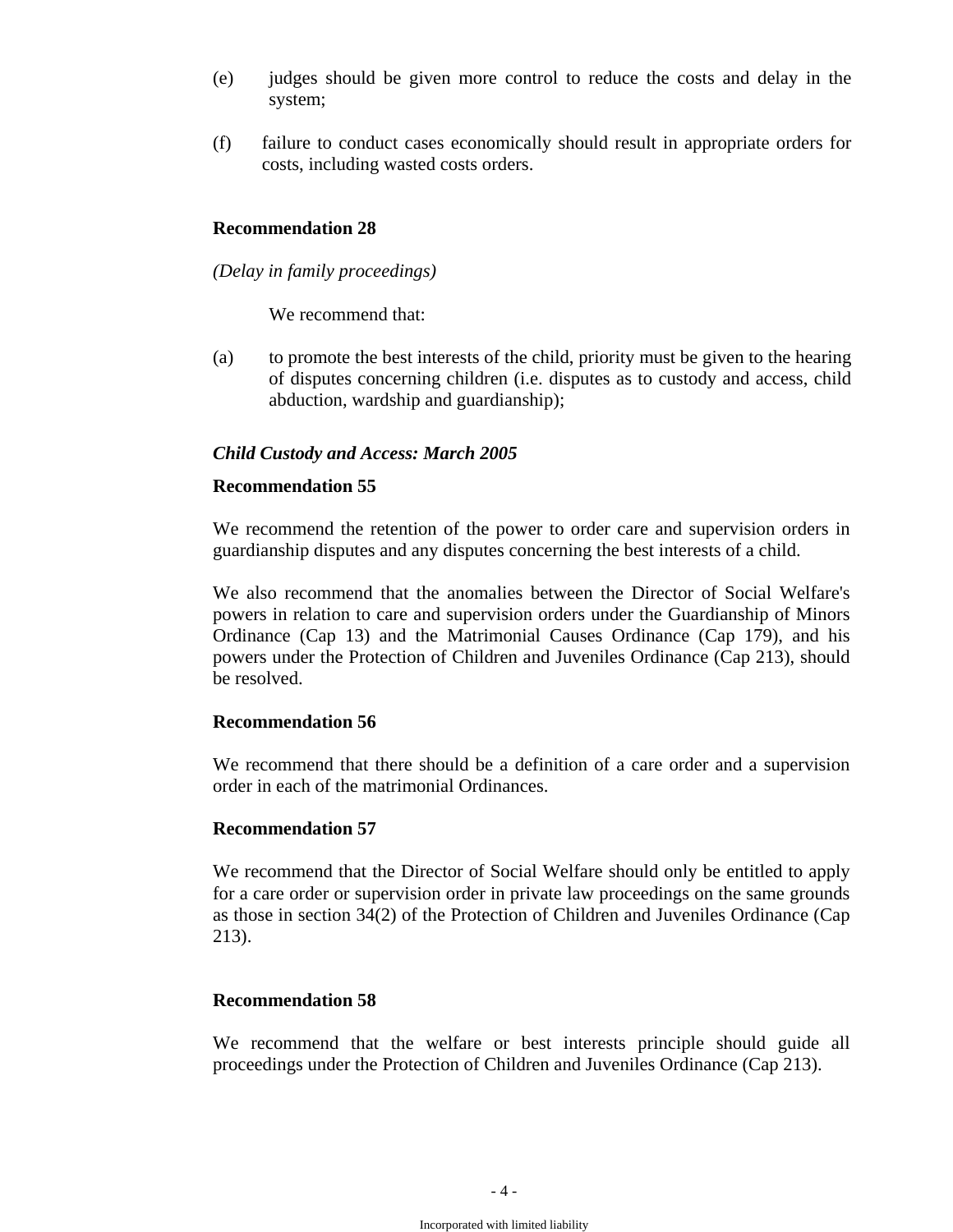## **Recommendation 59**

We recommend that rule 93 of the Matrimonial Causes Rules (Cap 179) and order 90, rule 4 of the Rules of the District Court (Cap 336) should be amended to allow for an *ex parte* application in case of emergency, but that an *inter partes* hearing should proceed if the Director's application was opposed.

# **Recommendation 60**

We recommend that section 34 of the Protection of Children and Juveniles Ordinance (Cap 213) should be amended to allow an application for a care order or supervision order to be made by third parties.

We also recommend that the same criteria for applications by third parties, already adopted for private law proceedings, should be adopted for such public law proceedings.

# **Recommendation 61**

We recommend that research should be conducted into how the court environment could be improved for children appearing in care and protection proceedings.

# **Recommendation 62**

We recommend that separate representation by the Official Solicitor should be available for children as of right in care or supervision proceedings, whether brought under Protection of Children and Juveniles Ordinance (Cap 213) or the matrimonial Ordinances.

# **Recommendation 63**

We recommend that, where care or supervision orders are applied for, whether under the matrimonial Ordinances or the Protection of Children and Juveniles Ordinance (Cap 213), parents should be granted legal representation (by The Duty Lawyer Service if in the juvenile court, or by the Legal Aid Department if in the Family Court or the Court of First Instance) if they fulfil the eligibility requirements.

We also recommend that there should be legal representation provided by the Legal Aid Department for children and parents in wardship proceedings where the applicant is the Director of Social Welfare or other public agency, as the effect of the order is to take away the responsibility of the parents.

# **Recommendation 64**

We recommend the adoption of the Australian guidelines for setting out the duties of lawyers representing children and parents in the juvenile court for care and protection and supervision orders.

We also recommend that special training on how to interview and represent children and parents should be provided to lawyers for these sensitive and complex cases.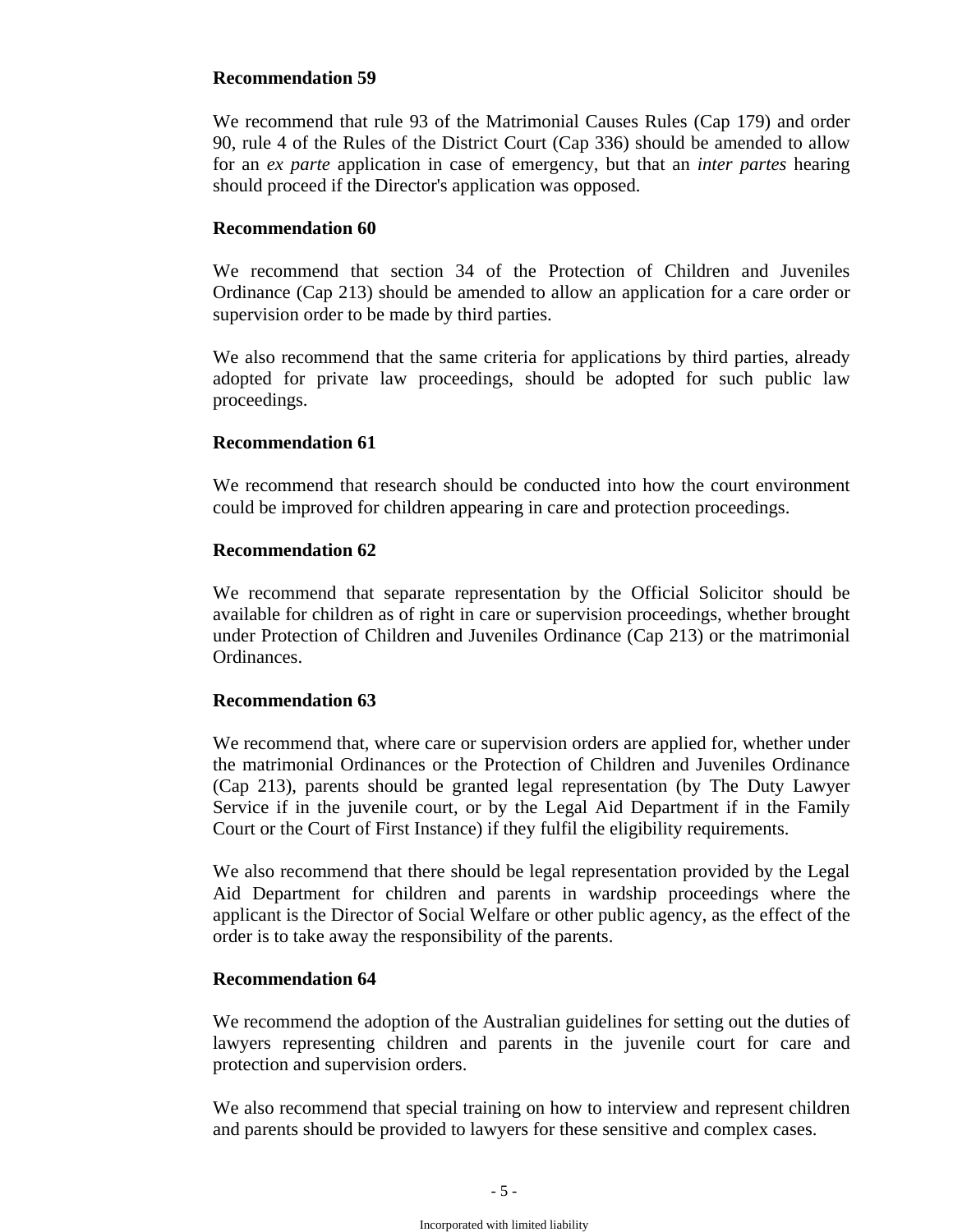We further recommend that these arrangements should apply to cases involving care and supervision orders being made under the matrimonial Ordinances in the Family Court.

#### **Recommendation 65**

We recommend that, before making a care order, a District Judge should have the power under the matrimonial Ordinances to order that a child be assessed by a medical practitioner, clinical psychologist or an approved social worker, as is provided in section 45A of the Protection of Children and Juveniles Ordinance (Cap 213).

We also recommend that the Director of Social Welfare should have the power to order assessment in these proceedings in line with section 45A.

#### **Recommendation 66**

We recommend that the views of a child should be taken into account in proceedings under the Protection of Children and Juveniles Ordinance (Cap 213).

#### **Recommendation 67**

We recommend that parents whose children are made the subject of care orders under the matrimonial Ordinances should be entitled to apply to have orders made to secure regular contact between them and their children.

We also recommend that section 34C (6) of the Protection of Children and Juveniles Ordinance (Cap 213) should be amended to allow the court to make an order for contact when a care order is being made."

**We submit that co-ordinated action should be taken by the relevant Bureaux and the Judiciary to address the unsatisfactory system still in place in relation to CPO hearings for vulnerable children.** 

## **3. Legislative Reform**

Legislation covering "children" is scattered in the following legislation:

- Guardianship of Minors Ordinance (Cap 13)
- Matrimonial Proceedings and Property Ordinance (Cap 192)
- Wardship of Children High Court Ordinance (Cap 4)
- Matrimonial Causes Ordinance and Rules (Cap 179)
- Separation and Maintenance Ordinance (Cap 16)
- Domestic Violence Ordinance